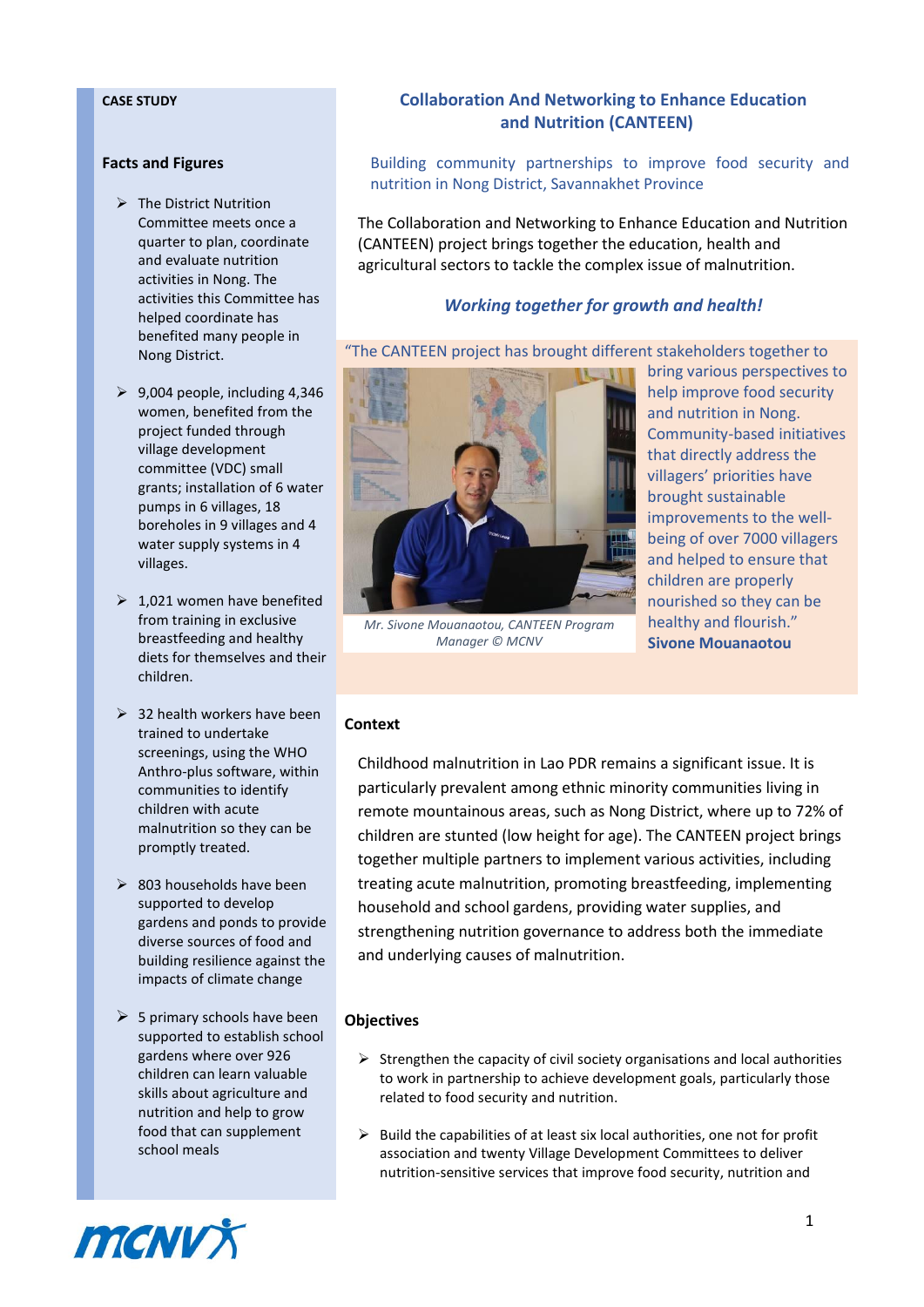#### **Total costs**

EUR 1,310,980

#### **Partners**

- ➢ MCNV [\(www.mcnv.org\)](http://www.mcnv.org/)
- ➢ Community Development Association (CoDA)
- ➢ Savannakhet Provincial Health Department
- ➢ Nong District Health Office
- ➢ Nong District Agriculture and Forestry Office
- ➢ Nong District Education and Sports Office
- ➢ Nong District Lao Women's Union Office

#### **Duration**

January 2017 – December 2021



overall well-being of over 7,000 poor ethnic minority people living in twenty remote upland villages in Nong District.

 $\triangleright$  Strengthen the capacity in policy dialogue and promote participation, transparency and accountability in multi-sector partnerships to encourage the uptake of successful models and increase the involvement of CSOs in development processes within the context of the related policy environment and priorities in Lao PDR.

#### **Result**

- ➢ Facilitated a multi-sectoral District Nutrition Committee that includes representatives from the Health Office, Education and Sports Office, Agriculture and Forestry Office, Lao Women's Union Office, Village Development Committees, local organisations and INGOs.
- $\triangleright$  Improved capacity of District Health Office to ensure they can effectively undertake community-based screening for childhood malnutrition using readily available and practical tools.
- ➢ Diversified village and household agriculture and aquaculture to improve access to a variety of foods and increase resilience to climate change.
- $\triangleright$  Improved nutrition and hygiene for children through practical action learning, e.g., growing vegetables in school gardens that supplement school meals.
- ➢ Increased empowerment of villagers, particularly women, through small grants that enable local communities to own and implement projects, e.g., improvements to water systems.

Improved research, information and evidence to provincial and national stakeholders about the effectiveness and need for multi-sectoral approaches to nutrition.

## **Testimony**

"CANTEEN trained health workers in the Integrated Management of Acute Malnutrition methodology using the Anthro+ software. Using this approach, we can now monitor the growth and health of children much more quickly and efficiently. We have also learnt the importance of case management and can tailor care for individual children and their families depending on need. The approach has been so successful that we have not only used it in the original 20 CANTEEN villages, but we have also applied it in all 70 villages throughout Nong District. We would certainly recommend this approach to others."



*Dr Phetlamphan KIETTAVONG, Vice Director of Health Promotion Unit, Nong District Health Office © MCNV*

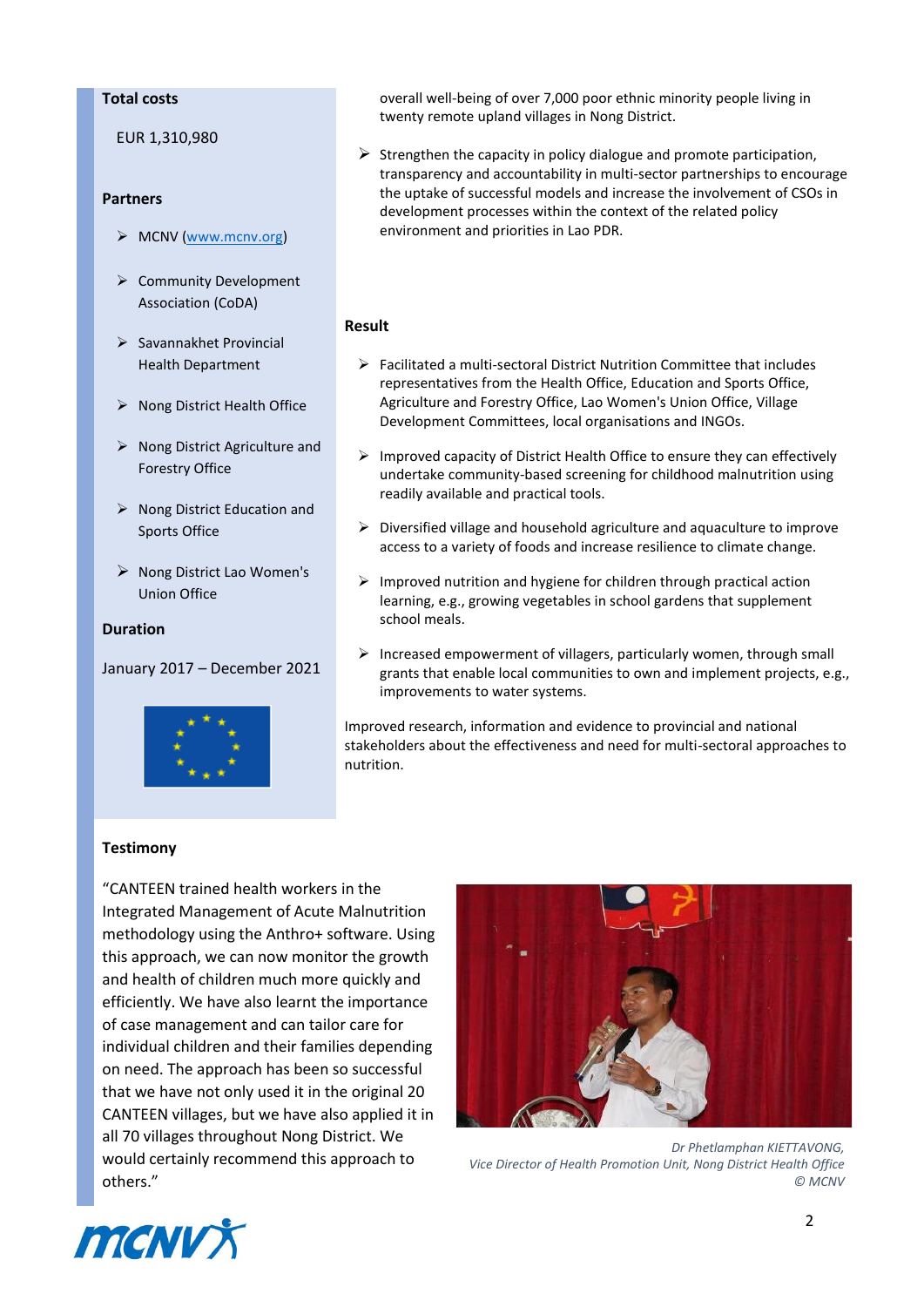

*Mr. Akho, Village Development Committee Member of Xuong Yai Village © MCNV*

"Hello, I am Mr Akho, from Xouang Yai Village." Mr Akho praised CANTEEN for its support.

"Our village now has an accessible clean water supply. Our children are healthier, our home gardens are flourishing, and women have more time to relax and enjoy time with their families, as they do not have to walk long distances to the river to collect water. Thank you so much"

"Hello, I am Ver, and I am a 20-year-old mum! I have attended many enjoyable and exciting activities run by the CANTEEN project.

I have particularly enjoyed learning about what vegetables to grow and the cooking classes. I have also learnt a lot about how to care for my little boy. Everyone has worked together. I now know that he needs regular health checks and vaccinations, a balanced nutritious diet, and clean water to be healthy. With this knowledge and new skills, I can take care of my son better than in the past, and he will grow up to be healthy, strong and happy."



*Mrs. Ver and her young son in their home garden in Xouang Yai village. © MCNV*

CANTEEN also improved hygiene and nutrition education in schools by installing taps and developing school gardens. As Mai, a ten-year-old girl at Pata-oiy Yai Primary School, exclaimed,

"The school garden was great! Our teacher taught us how to grow the garden. I particularly liked the pond with the little frogs and fish. CANTEEN helped us build our wonderful garden and pond! I have learnt so much, and when I return from school, I can share with my parents everything we have learnt and help them in our home garden."